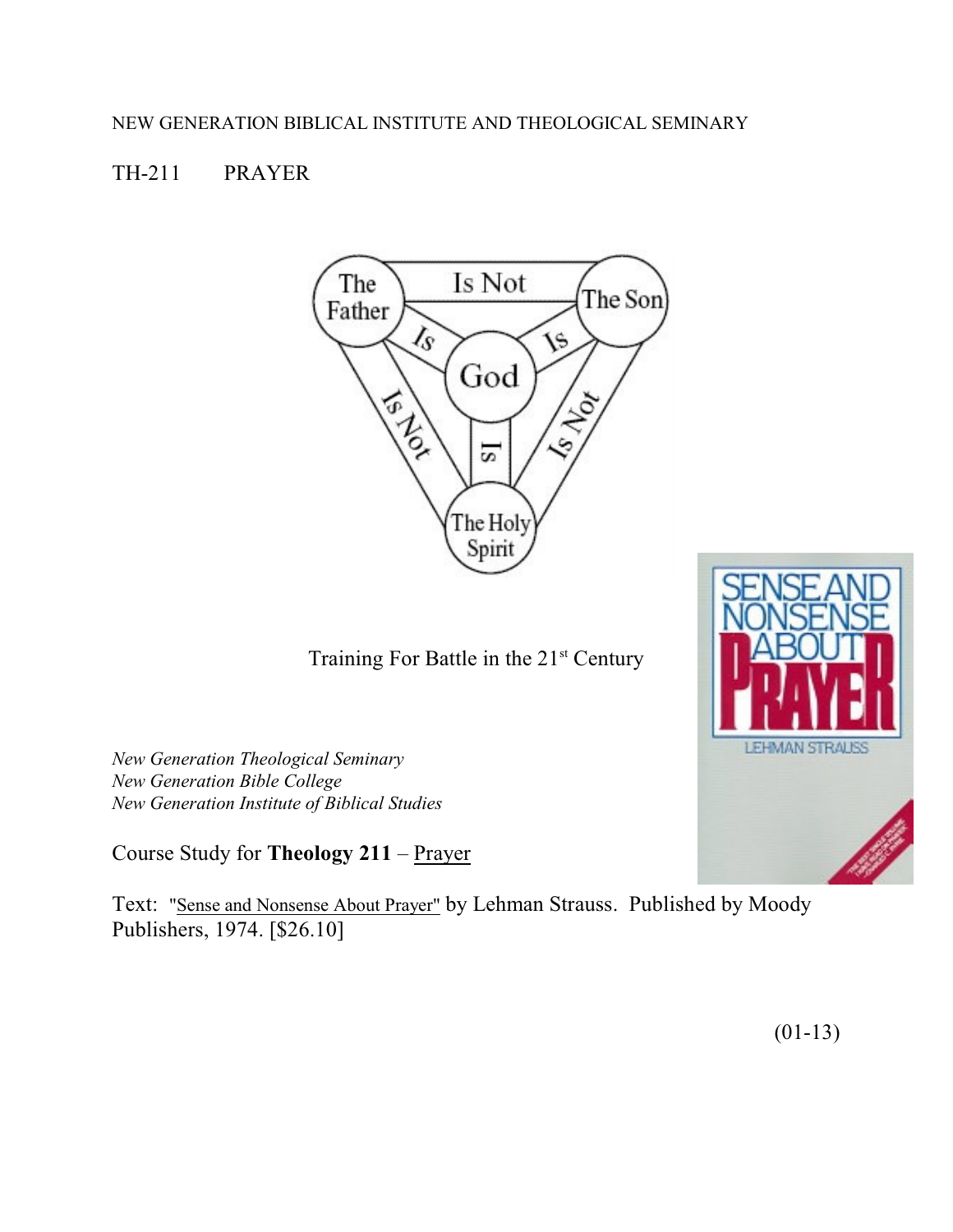- 1. Why did you take this course on prayer?
- 2. The biblical concept of prayer is lacking in many churches today. Give two reasons why.

# CHAPTER ONE

- 3. What is wrong with most of our prayers?
- 4. When it comes to praying we have an "infirmity", what does the Apostle Paul men by that?

# CHAPTER TWO

- 5. Why does it not make sense to pray if one has unconfessed sin in their life?
- 6. Give four examples from Scripture of what happens when we pray with sin in our heart.

7. If I am earnest and sincere with my prayers, yet have unconfessed sin, God will not hear me. Why?

8. What must I do to get rid of my unconfessed sin?

9. Read Psalm 51, spending at least 10 minutes meditating on what you have read. What did God say to you as you meditated on this Psalm?

10. What effect has the study of chapter 2 had on your prayer life and why?

### CHAPTER THREE

11. Can we pray with the right idea but a wrong motive? Why?

12. How do you feel about Dr. Strauss's statement on page 27 where he states "that many of us hide behind Matthew 7:7"?

- 13. What does it mean to pray unselfishly?
- 14. Why does it make sense to examine our motives before we ask anything from God?
- 15. When we pray in pretense, Christ pronounced a woe upon us. What is that woe?

### CHAPTER FOUR

- 16. Which is more important in praying, quality or quantity? Why?
- 17. Why must one pray in the Spirit?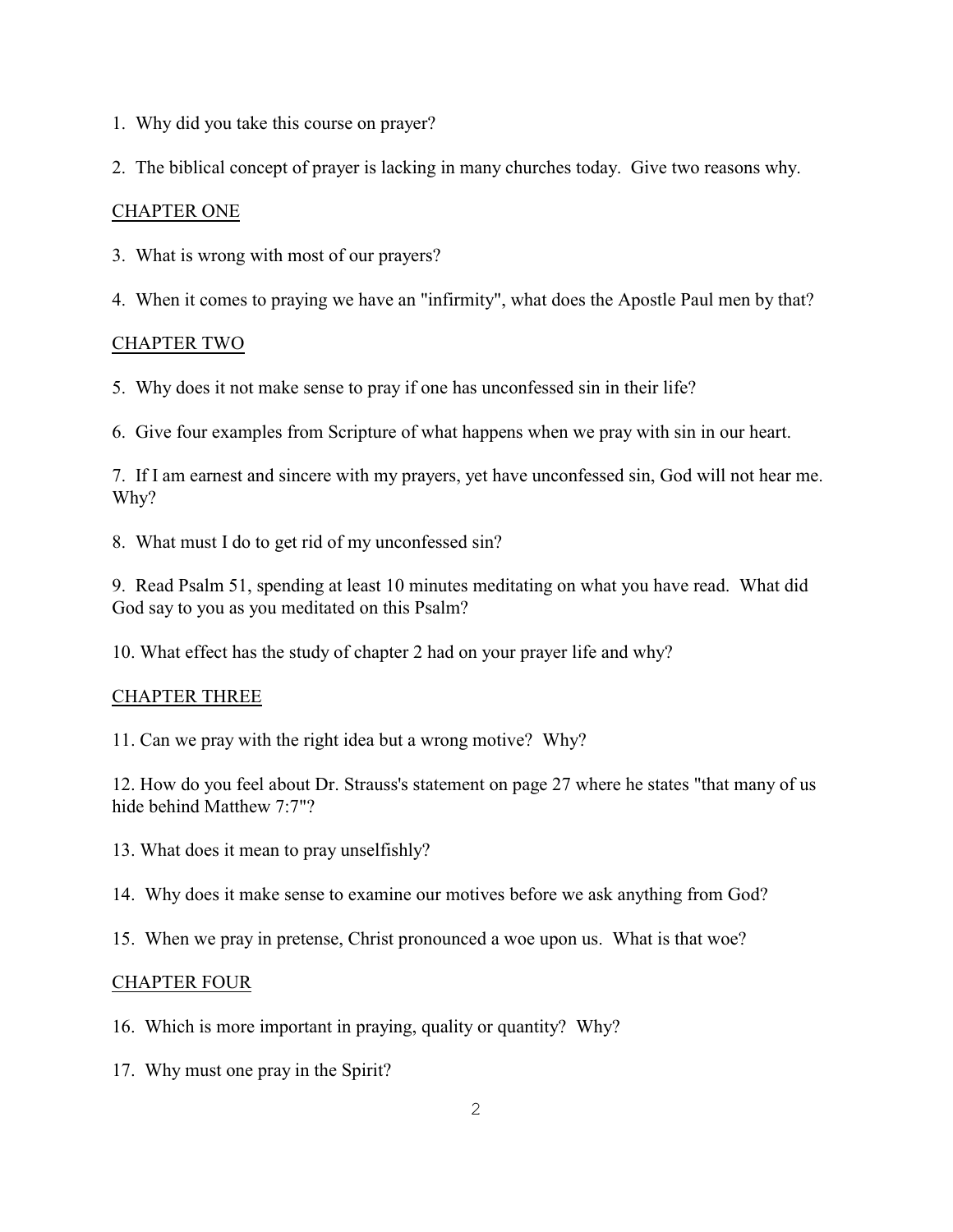18. List four (4) truths to remember if we are to pray in the Spirit.

19. What does it mean to be filled with the Holy Spirit?

20. After studying this chapter on the Holy Spirit and prayer, how do you feel about your prayer life?

# CHAPTER FIVE

21. Why does it not make sense to pray if we do not pray in Jesus name?

22. Who are the people who have a right to pray? Who does not have a right to pray?

23. What is meant by praying in the name of Christ?

24. Why is it important that I accept the teachings of the Bible concerning Christ blood to approach God in prayer?

25. The name of Jesus is the authority that opens the door into God's presence and the name that gives me the right to be heard. Why?

# CHAPTER SIX

26. Why does it not make sense to pray without faith?

27. What made the prayer life of George Muller different?

28. I have trusted Christ as my Savior. I Love Him. My faith is in Him. When I pray however nothing happens. Why? (Please keep your remarks limited to this chapter)

29. Define "FAITH".

30. After a careful study of prayer and faith, how does your prayer life seem now? Why?

### CHAPTER SEVEN

31. A Christian lady has for 37 years had an unforgiving spirit toward another Sister in Christ. Yet, during this time she has taught a Sunday School class, Vacation Bible School, seldom missed a service, and given faithfully of her meager resources to the Lord's work. Does God hear her when she prays? Why?

32. What did Christ mean by Matthew 6: 14-15?

33. What is it that every Christian owes to every other Christian?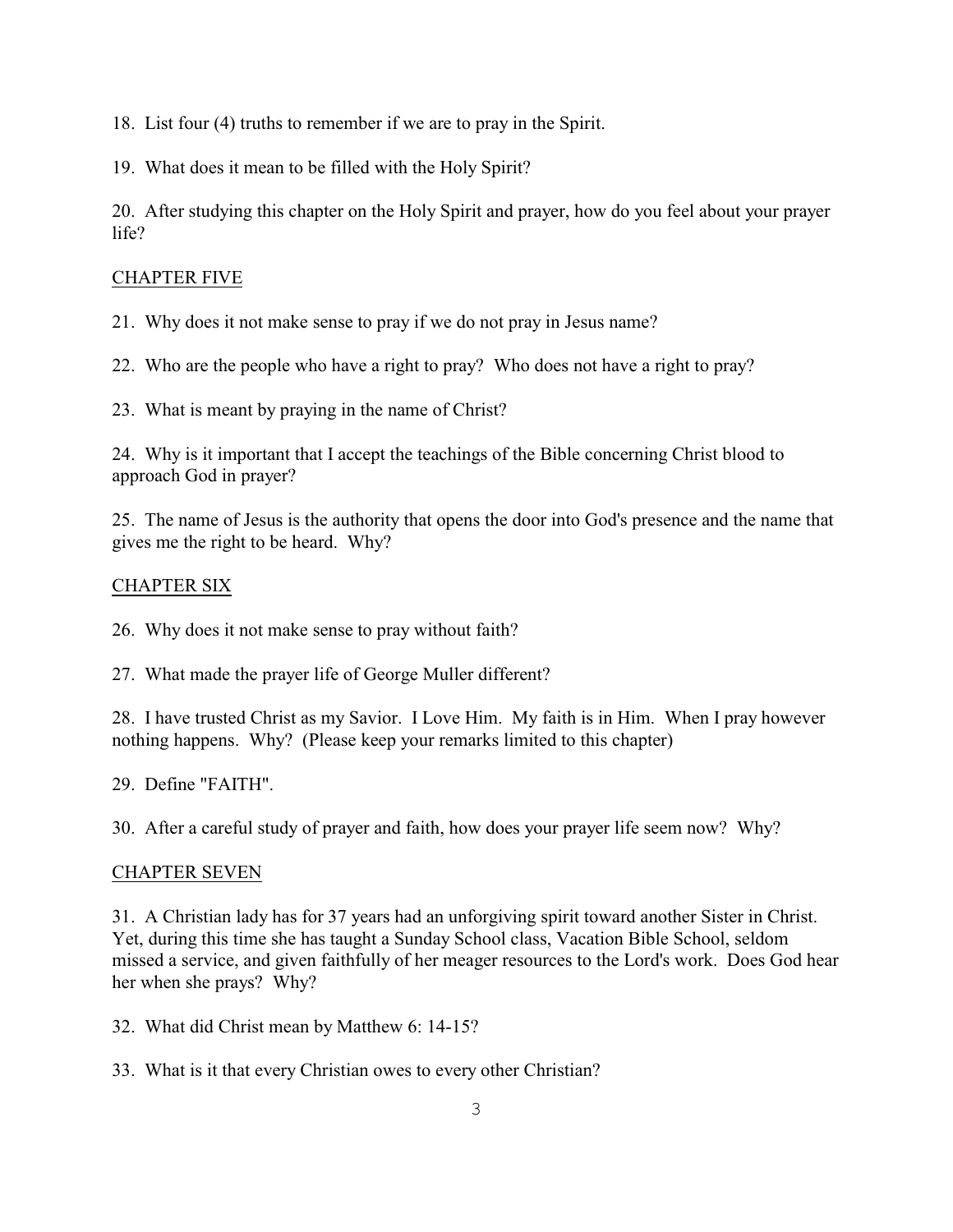34. Explain "even as" as found in Ephesians 4:32.

35. I have been wronged. What am I to do? What part of my responsibility belongs to God?

### CHAPTER EIGHT

36. How do you feel about the statement: "And in no area of the Christians life is the will of God more significant than in his prayers"? Why?

37. How can I pray according to the will of God?

Ans. Only the Christian whose will is surrendered to God can know His will. One of the purposes of prayer is to discover God's will in order that we might do it. There are Christians who shrink from making a full surrender to God because they are afraid God will ask them to do what they do not want to do.

38. What is the greatest prayer a believer can pray?

Ans. Those Christians know nothing of the meaning of prayer. The greatest prayer anyone can pray is, "They will be done."

39. Where do I go to find the will of God?

40. Explain the following statement: "The Christian who knows little about the Bible, knows little about prayer."

#### CHAPTER NINE

- 41. Why is thanksgiving in our prayer life so important?
- 42. When I pray, what two things should be found in my approach?
- 43. How do thanks and praise differ?

44. Read Psalm 100. Meditate upon what you have read for at least 10 minutes. What effect did it have on your prayer life?

45. Thanksgiving and Praise are important if we are to have what kind of a prayer life?

#### CHAPTER TEN

- 46. What does it mean to "abide" as found in John 15:7?
- 47. What is the difference in union and communion?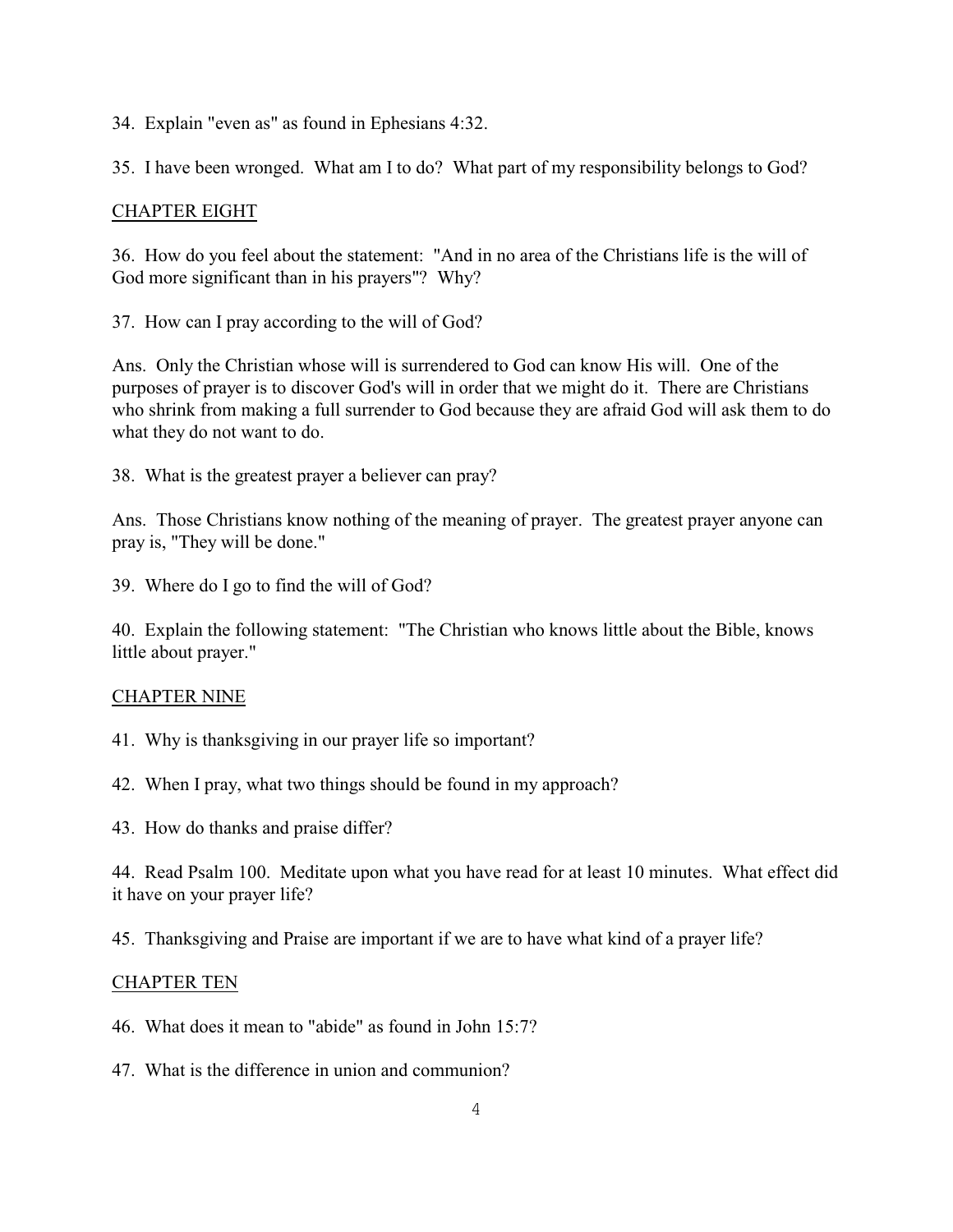- 48. Christ gave two (2) conditions for abiding. What are they?
- 49. Explain what is meant by each?
- 50. What is the result of not abiding in Christ?
- 51. To be more spiritual, what must you do?

#### CHAPTER ELEVEN

- 52. Why does it not make sense for a stingy Christian to ask anything of God?
- 53. Read Luke 6:38. How does its content effect your prayer life?
- 54. How do we show that we love our brother?
- 55. Philippians 4:19 says that God will supply all my needs. What is meant by that?
- 56. How has the study of this chapter affected your giving and your prayer life?

#### CHAPTER TWELVE

- 57. In ones prayer life, why is a harmonious marital relationship important?
- 58. From a Biblical perspective, what is the husband's role in the home and why?
- 59. From a Biblical perspective, what is the wife's role in the home and why?

60. What does the Bible mean when it states that a man is to live with his wife, "according to knowledge"?

61. Carefully study 1 Corinthians 13. List the 15 descriptions of love. Describe their relationship to your prayer life.

#### CHAPTER THIRTEEN

- 62. List four reasons for fasting.
- 63. Why is fasting important in your prayer life?
- 64. When is fasting wrong?
- 65. Do you feel that fasting is for Christians today? Defend your position.